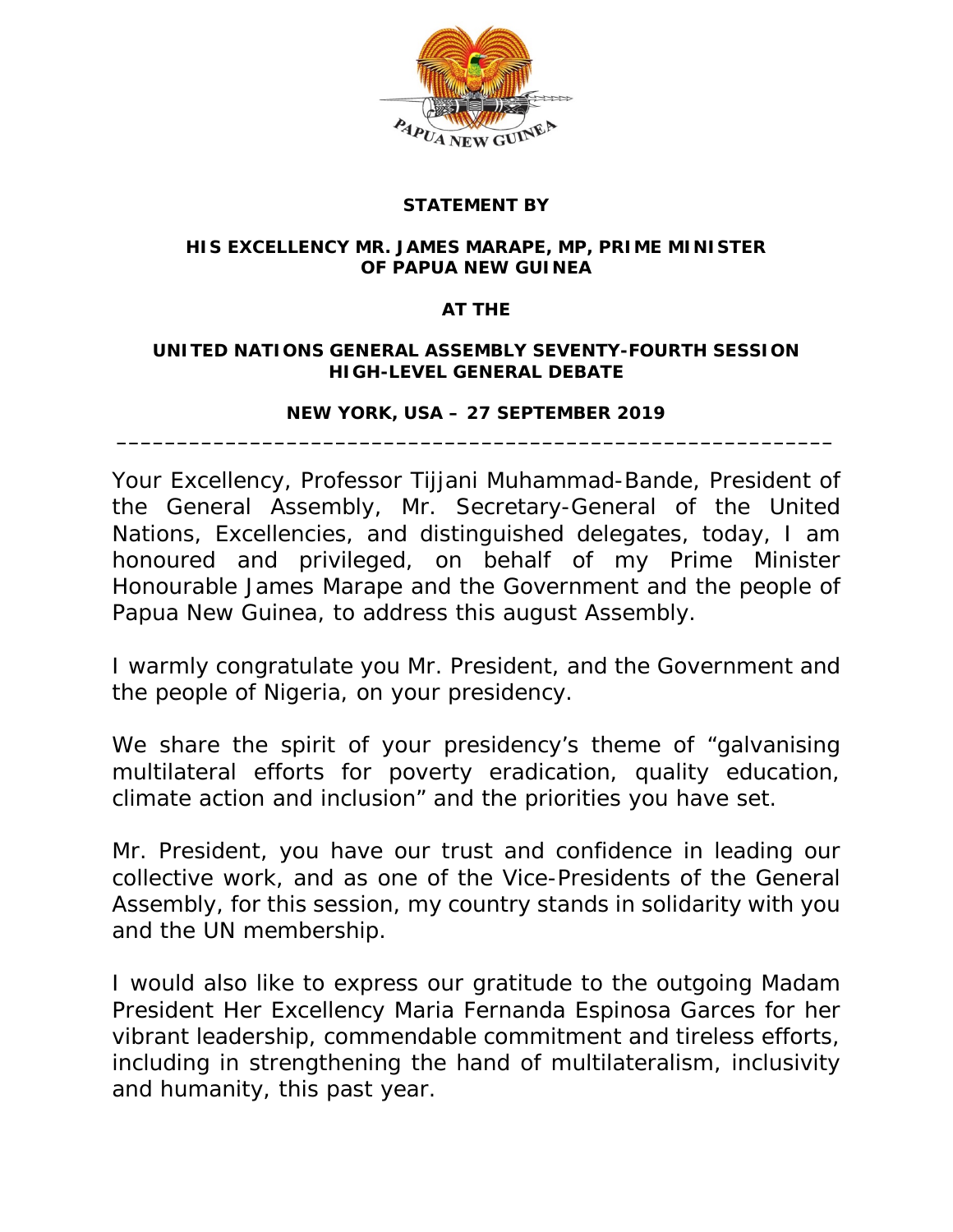I wish her all the best in her future endeavours and Papua New Guinea hopes that it will not be another decade or more for a female President of the General Assembly.

# **Mr. President**,

I wish to also pay tribute to Mr. Secretary-General, for his exemplary leadership, selfless service and stellar work in many important areas such as on climate change, this past year, and which continues apace, for the greater good and wellbeing of "we the peoples of this United Nations."

At the regional level, Papua New Guinea is heartened and inspired by his most timely and welcomed landmark visit to the Pacific region in May this year to bear witness to our sustainable development challenges, vulnerabilities and opportunities and the clarion call to step up the fight and do better, more and urgently against the adverse impacts of climate change.

At the country level, the United Nations remains a trusted and highly valued partner. The development, peacebuilding, human rights and humanitarian support under the reformed UN system that is now functional in the country continues to not only expand and deepen but more importantly complements strategically my Government's development priorities. We are moving in the right direction however, there is much to be done.

Mr. Secretary-General, I would like to assure you and the UN system that you have my Government's undivided support.

## **Mr President**,

A localized and integrated 2030 Agenda for Sustainable Development remains an important priority for Papua New Guinea under my Government.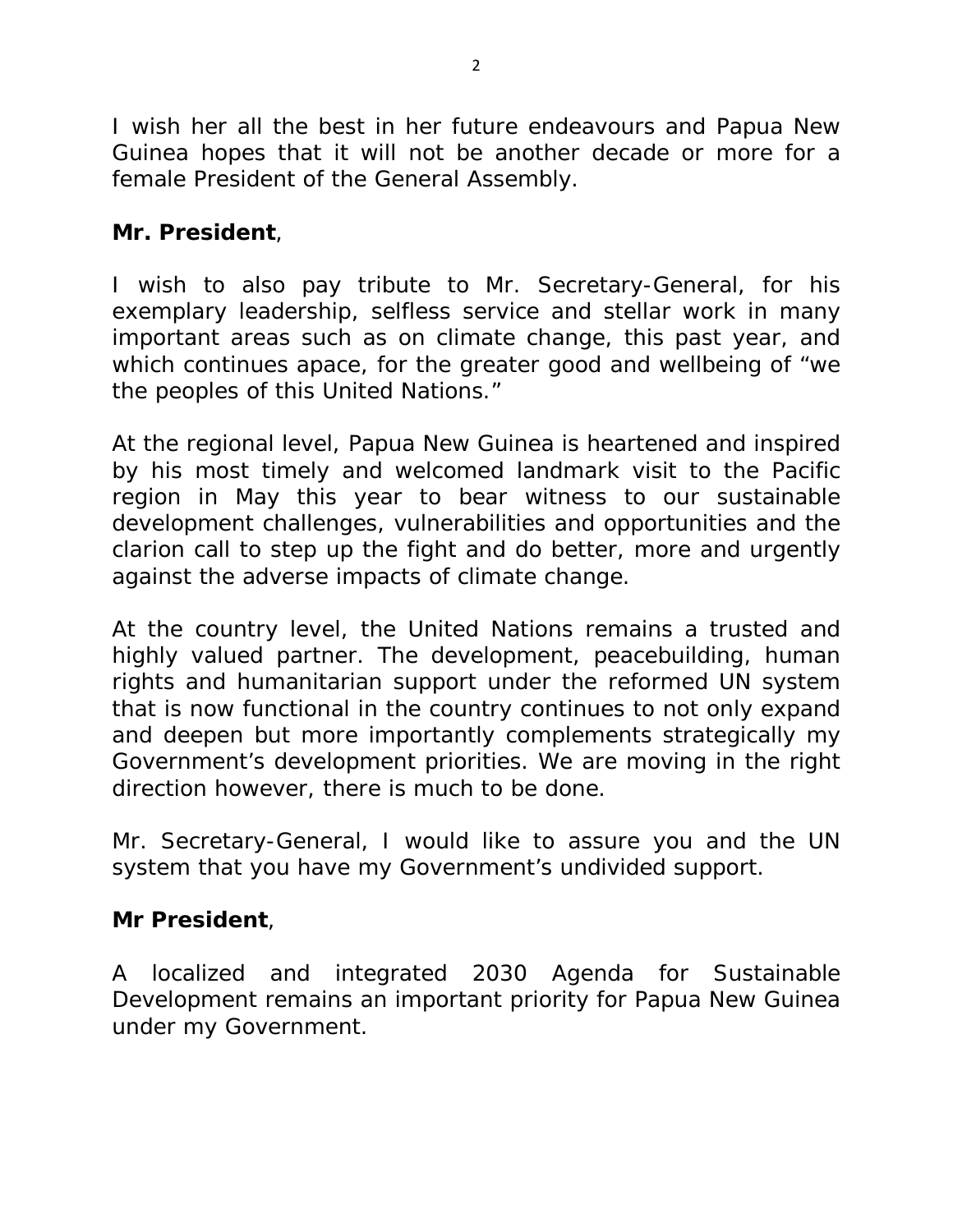Currently, measured progress continues to be made in specific areas such as education, primary health care, gender equality and empowerment and peace and security but much more work remains.

For instance, in health and education services the Government's policies on Free Education and Health Care continue to gain momentum countrywide. More Papua New Guineans, particularly girls and children are benefiting from these strategic interventions.

My Government remains committed to ensure the provision of quality education and primary health care as a solid foundation for a better future for all our citizens.

Work on achieving these goals are important in our preparations to present, for the first time, to the High-Level Political Forum in July 2020, our Voluntary National Review on the status of the implementation of the 2030 Agenda.

Whilst we continue to be inspired by our National Vision 2050, the National Strategy for Responsible Sustainable Development and guided by the Medium-Term Development Plan under a paradigm shift, including a generational change of political leadership.

This is being done to strengthen national level implementation in the context of core development priorities under the new vision of Take back Papua New Guinea to make it prosperous, peaceful and secure through inclusive sustainable economic growth.

The objective is firstly, to strategically position the country's sustainable development to empower our citizens at all levels to take national ownership and leadership of our development pathway and destiny whilst protecting our abundant natural resources.

Secondly, to Take back Papua New Guinea, we are ambitious to achieve economic independence and self-reliance in the next decade.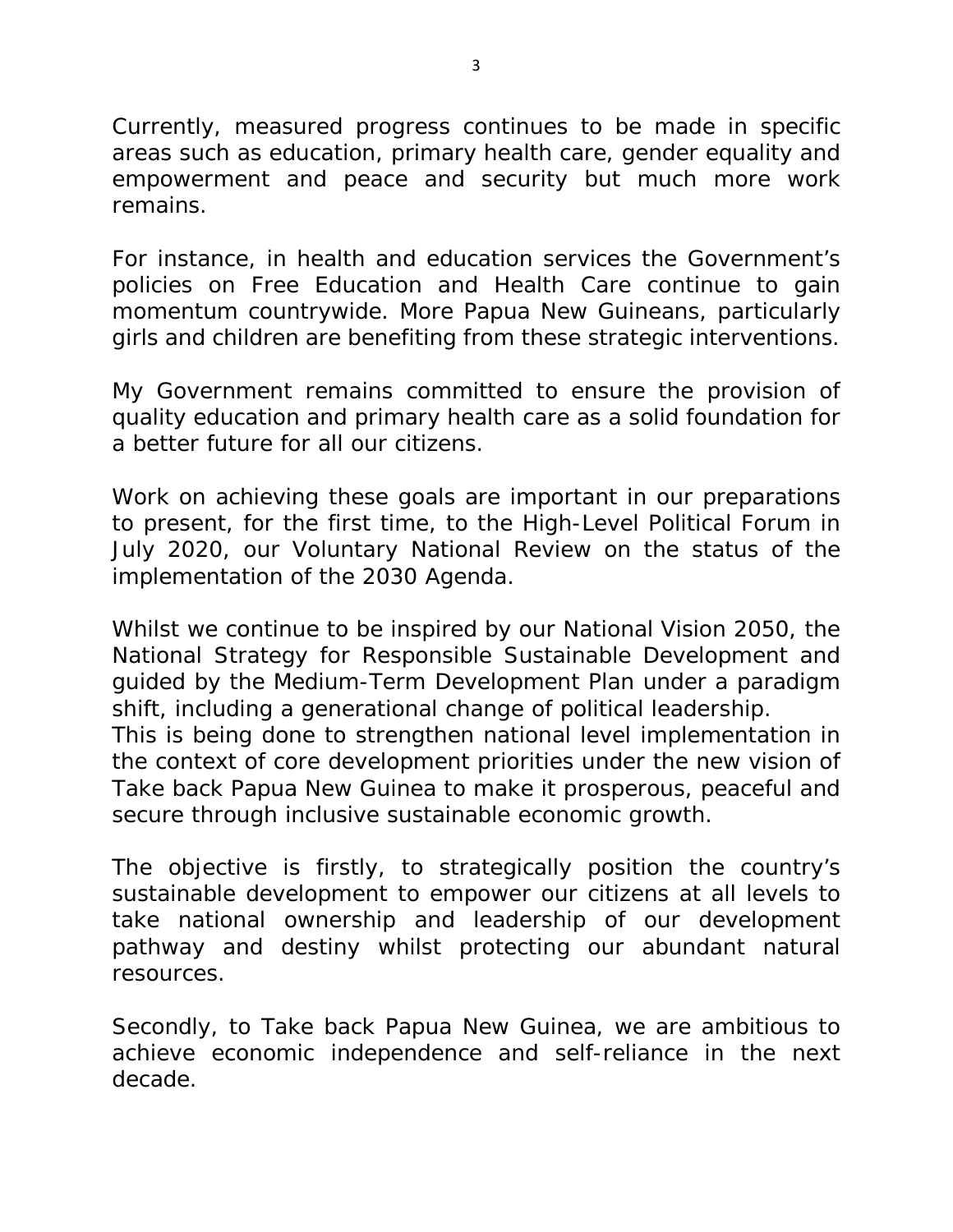It recognizes that a healthy and educated population supported by quality infrastructure, broad-based agriculture and a just, fair, equitable and inclusive development serve as the engine of sustainable development.

These will secure and empower the future of our children whilst ensuring that we do not erode and compromise our environmental capital.

## **Mr. President**,

To achieve our national 2030 Agenda, the priority areas of focus are on firstly, the revitalization of the agriculture sector as a key driver for inclusive economic growth.

This is intended to harness the productivity of our rural communities, including particularly women and girls, that constitute 80 percent of the country by empowering and enabling them to participate in income generation and job opportunities to improve their standard of living and eliminate poverty.

Sectoral plans are being established, covering Marine and Fisheries, Forestry, Mining, Oil and Gas and primary industry products, which include Gender Equity and Social Inclusion.

Secondly, we are committed to downstream processing of our natural resources to add value and build our human resources and manufacturing capacities and capabilities to industrialise our economy.

In taking such measures we are striving to become a middleincome country by 2030.

We therefore welcome genuine and durable development partnerships from bona fide foreign investors to develop downstream processing facilities.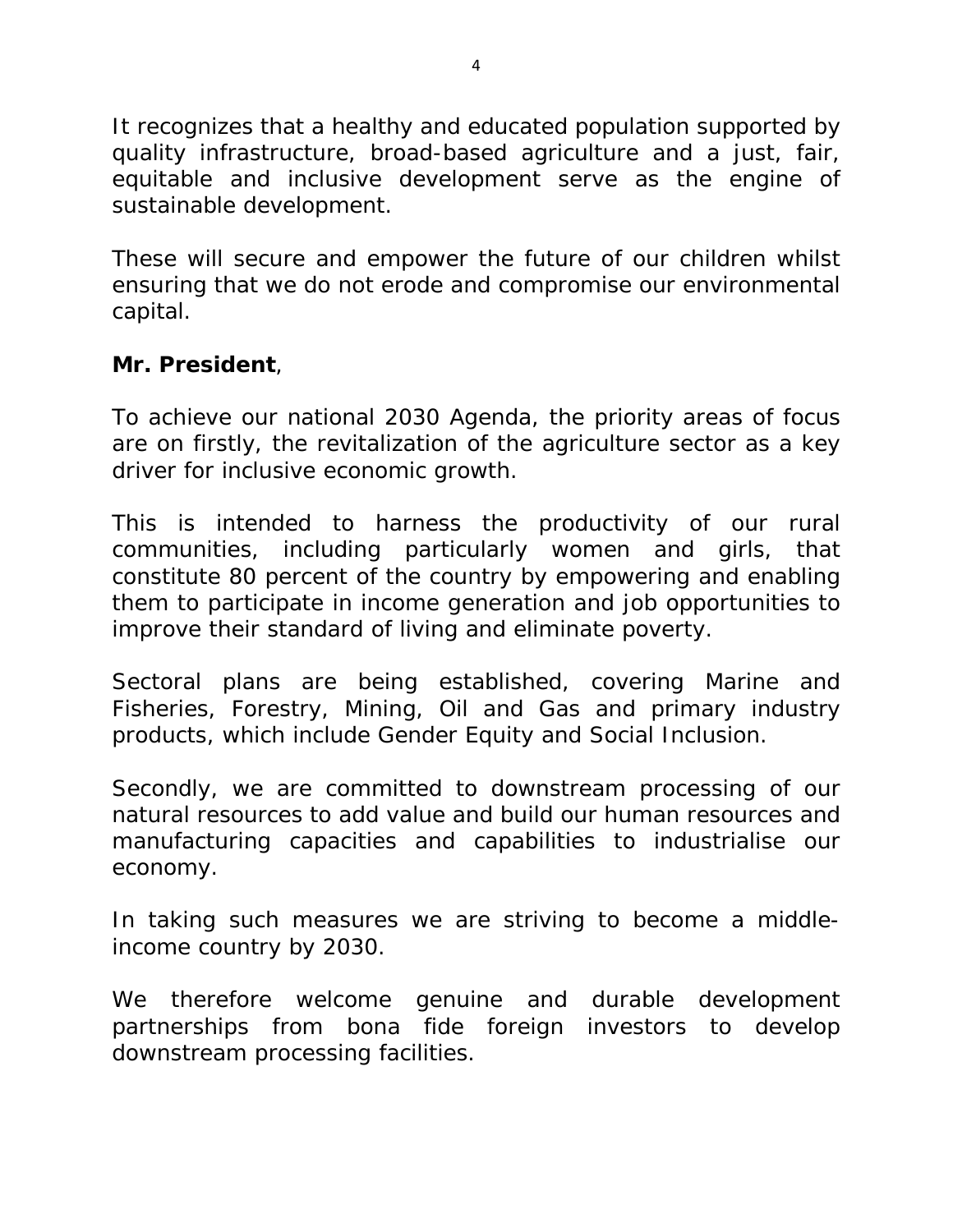Thirdly, we are embarking on reviewing and reforming our legislative infrastructure on renewable and non-renewable resources.

This is aimed at finding the right balance that fairly and equitably accounts for all stakeholders interests. Presently, this is not the case and disempowering our people, who are the natural resource owners.

Fourthly, we have prioritized building resilient economic infrastructure projects such as roads, airports, wharves, electricity and telecommunications.

This infrastructure will support economic corridors throughout the country that will enable our citizens access markets for their primary produce and basic services.

We recognize the importance of the digital economy and therefore working earnestly with our development partners in harnessing the added value to the economy and lives of our people through the Information and Communication Technology sector.

Noteworthy is the recent completion of the submarine fibre optic cable between Port Moresby, Papua New Guinea and Sydney, Australia.

This will significantly boost ICT services in the country and globally.

My Government greatly appreciates the strong and valued partnership with our close neighbor, Australia.

## **Mr. President**,

As an integral part of enhancing the rule of law and order in my country, my Government is seriously committed to strengthening governance, particularly combating corruption at all levels.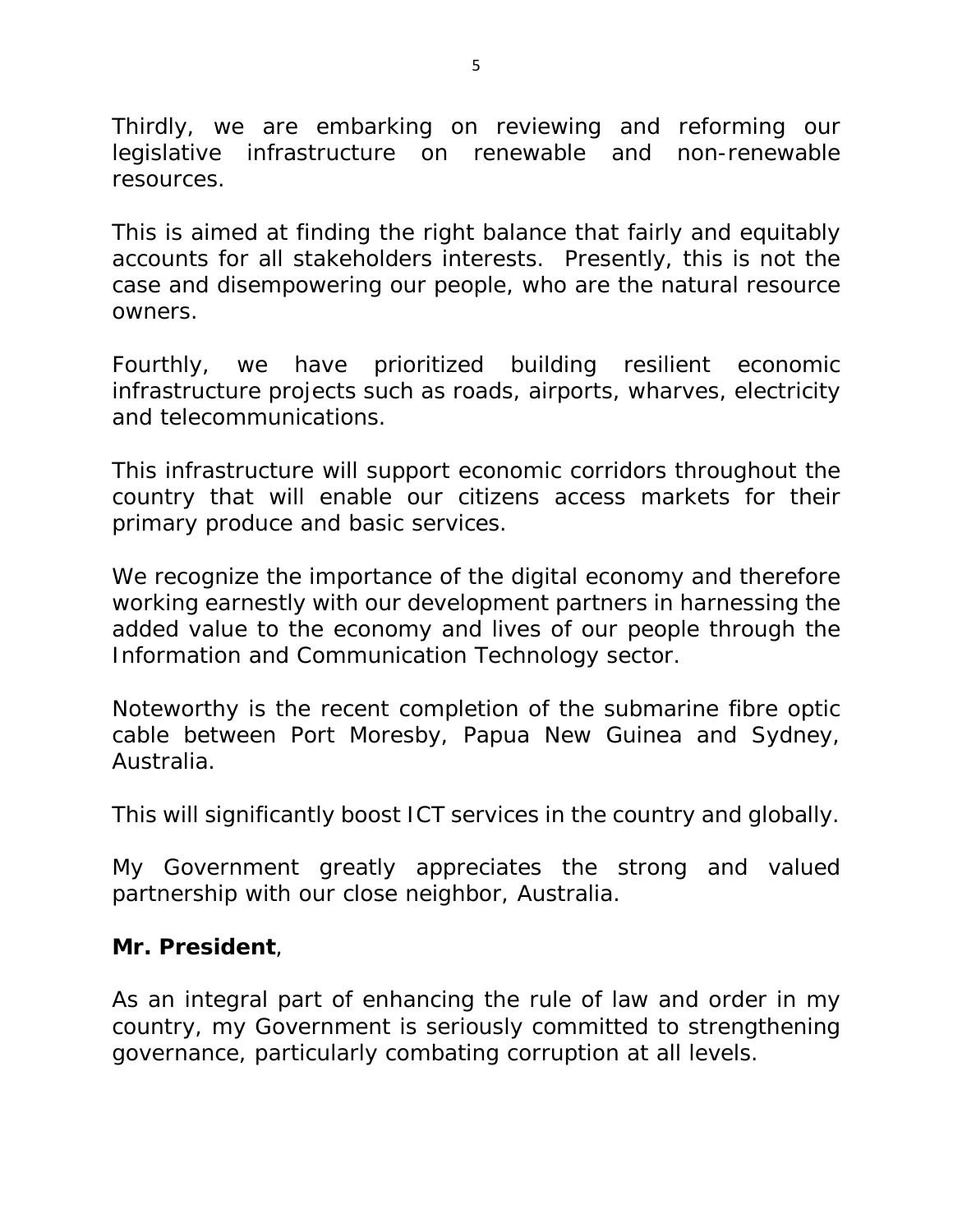We have made it a key priority to finalize the Organic Law on the Independent Commission Against Corruption (ICAC) and aim to soon establish the Commission. This is pivotal to halting the insidious resources drain associated with corruption and to apply those resources to the areas where they are most needed.

Another key part of the measures my Government has taken is to strengthen the reforms of our public sector to ensure that it is fitfor-purpose for service delivery. This will be guided by economic drivers and social need, and where necessary outsource or establish partnership with the private sector and civil society organizations.

# **Mr President**,

We recognize the value of development partnership for our national development as called for in multilaterally agreed frameworks.

We urge our development partners to align their development assistance with our national plans and policies in accordance with our Development Cooperation Policy.

Let me take this opportunity to convey our appreciation to all our bilateral and multilateral development partners, including Australia, New Zealand, China, Japan, United States, EU, India, Israel, Republic of Korea and the United Nations.

I would like to also recognize the important and enduring role of faith-based organizations and civil society agencies amongst others, supporting our socio-economic development agenda.

## **Mr President**,

I want to address the critically important issues concerning equality and empowerment of our women and girls.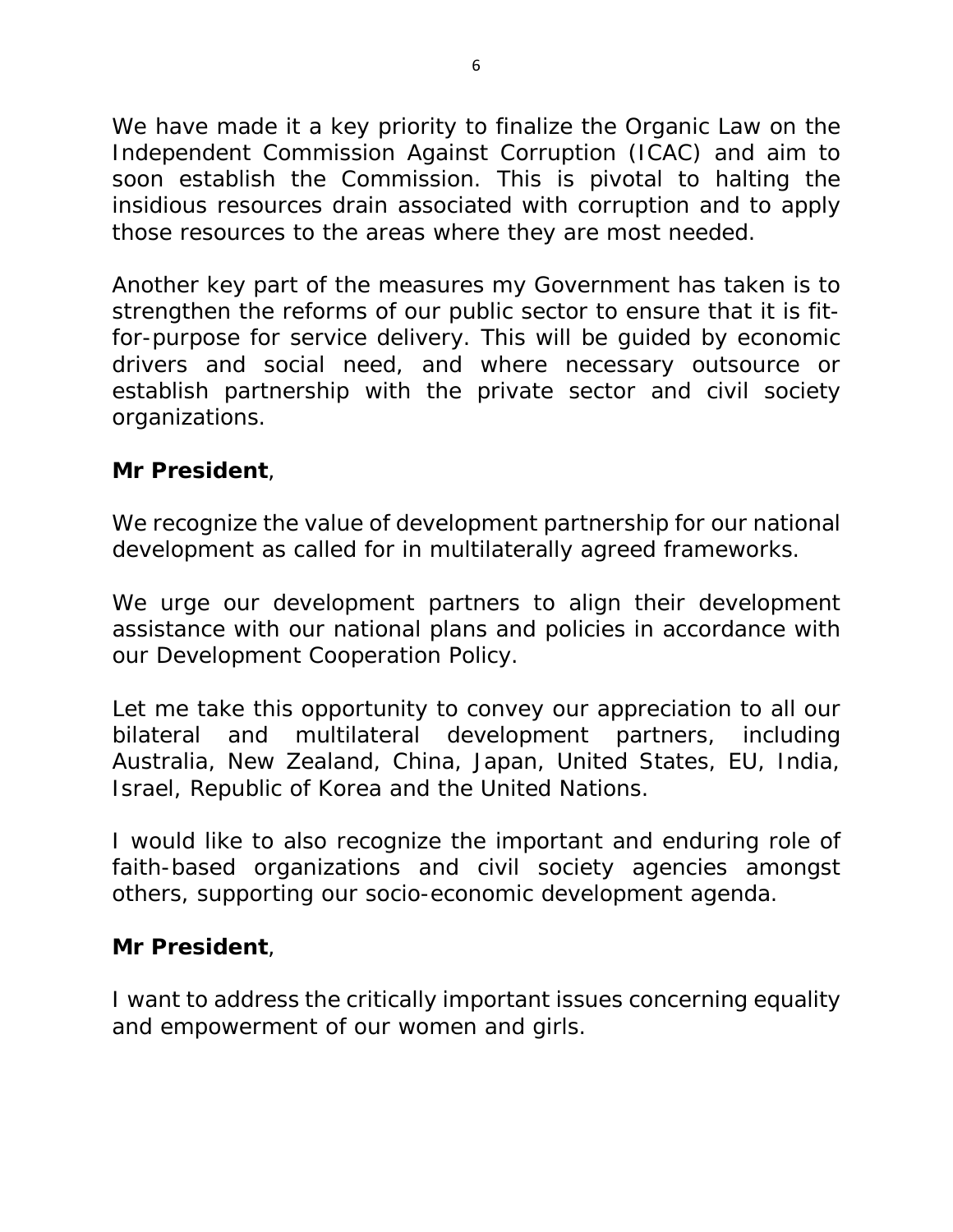Based on a recent thorough review and evaluation of my country's socio-economic development over the past decade, we have not measured up to our full potential in this regard. We can do better in meeting the needs of our women and girls with the right leadership, commitment, requisite resources and a holistic and inclusive approach to it.

We have put in place laws, policies, plans and strategies, such as the National Public Service Gender Equity and Social Inclusion Policy that champions workplace gender equity, inclusivity and leadership. The 2016-2025 National Strategy to Prevent and Respond to Gender Based Violence complement our international human rights and gender equality commitments such as the Convention on the Elimination of Discrimination Against Women.

What is needed now is to better translate into meaningful action these existing national frameworks and related international commitments supporting women and girls equality and empowerment. This is exactly what our 5-Year Medium Term Development Plan III is addressing through an approach of securing our future through inclusive sustainable economic growth. An integral part of it is the clear recognition of the importance of gender as a cross-cutting development issue.

#### **Mr. President**,

This year marks eighteen years of unbroken peace in my country's Autonomous Region of Bougainville. This followed the signing of the Bougainville Peace Agreement in August 2001 between the Government and the people of Bougainville after a civil conflict that claimed scores of lives and livelihoods which necessitated the involvement of the United Nations.

As an integral part of the Peace Agreement, a Referendum will be conducted on 23 November 2019, to decide the future status of the Autonomous Region of Bougainville subject to the final decision of the National Parliament of my country.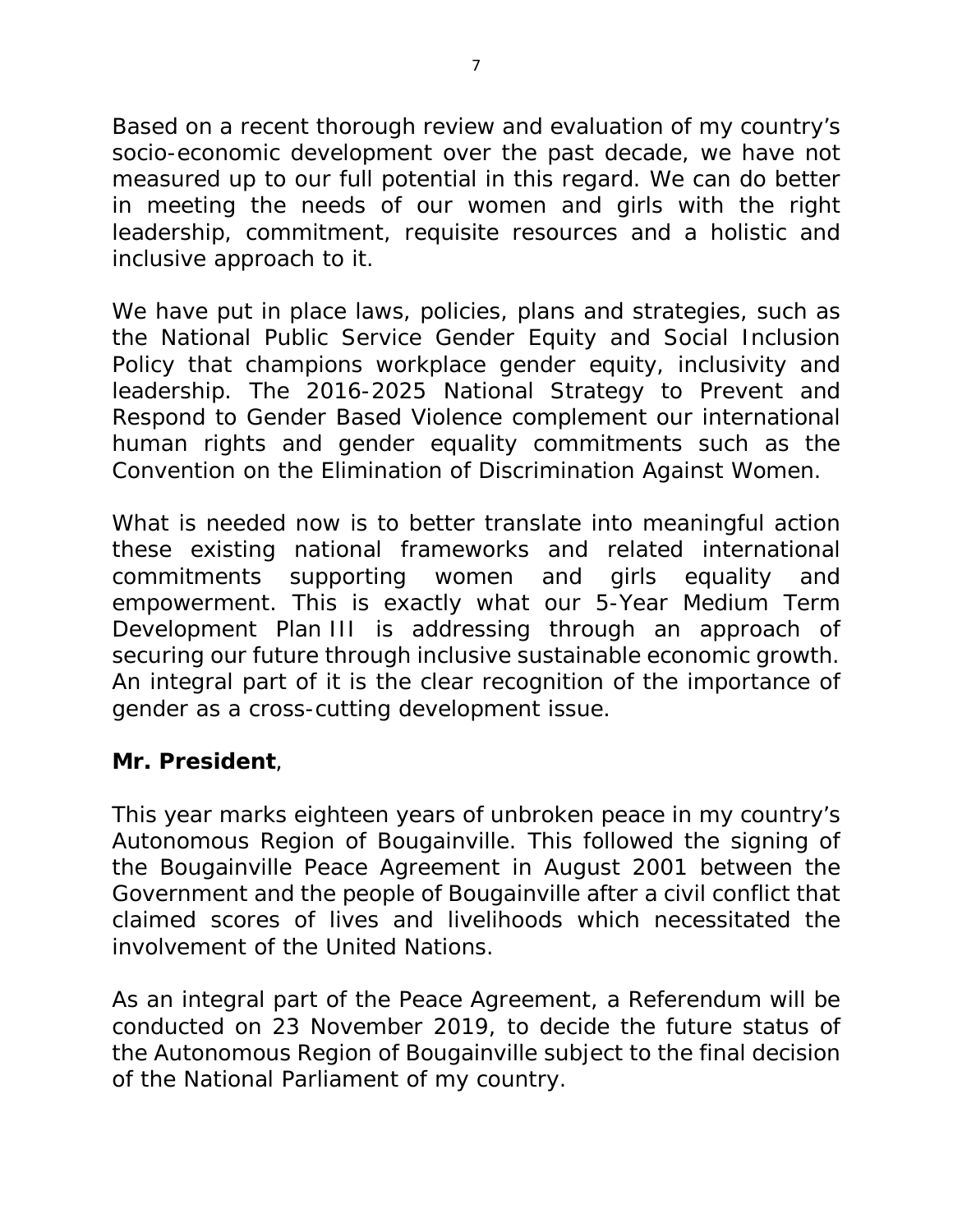Papua New Guinea is steadfastly committed to upholding the Peace Agreement and we are doing everything possible to ensure the referendum is free, fair and transparent.

I would like to thank the Secretary-General and the United Nations system and our bilateral and other multilateral development partners including Australia, New Zealand, Japan, Ireland, Norway, Germany and EU, for their enduring support that has enabled the peace that we continue to witness.

# **Mr President**,

On climate change, let me begin by joining others in conveying my Government and people's sincere sympathies and condolences to the people and the Government of the Bahamas for the unprecedented loss of lives and devastation caused by Hurricane Dorian. As a fellow Small Island Developing State, we stand in solidarity with you.

We support and congratulate the Secretary-General's Climate Action Summit and the inclusion of youth in championing the fight against climate change. We are proud that today we heard a such call to urgent action in the context of Small Island Developing States from a young Papua New Guinean woman. The courageous and uncompromising stance of the youth is a good omen for the world. We also thank those funding the support for the youth and others in this rallying call.

At the recently concluded 50<sup>th</sup> Pacific Islands Forum Leaders Meeting Tuvalu the Pacific Leaders agreed to build on the Blue Pacific's Call for Urgent Global Climate Change Action through the Kainaki II Declaration for urgent Climate Action Now. This is now our moral compass and authority going forward to the 25<sup>th</sup> Conference of the Parties (COP25) to the UN Framework Convention on Climate Change (UNFCCC).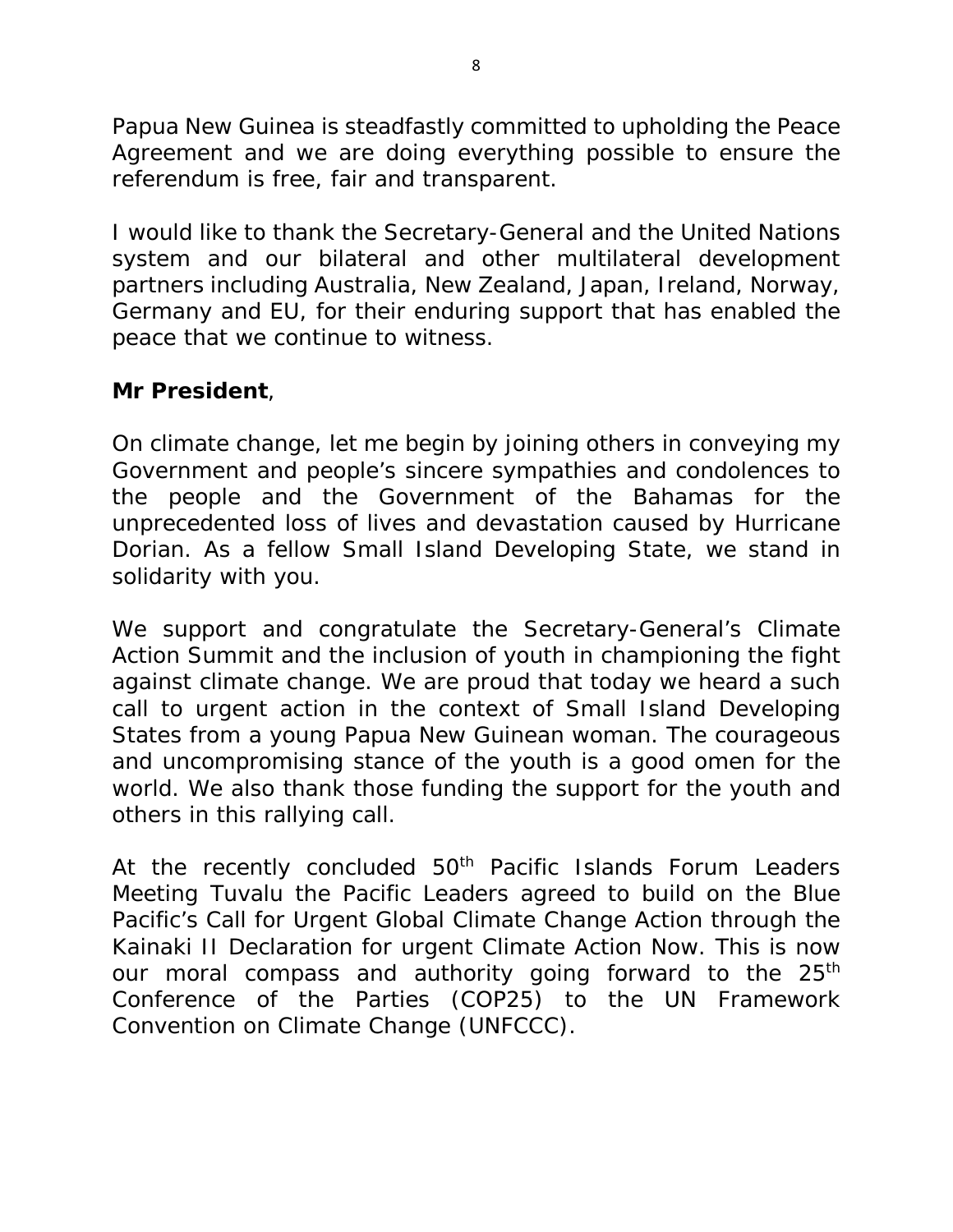#### **Mr. President**,

This is a defining issue of our time that requires all UN Member States and all stakeholders to now take urgent and concrete measures individually and collectively under the Paris Agreement through the revision of Nationally Determined Contributions (NDCs) by 2020. This will effectively address the adverse impacts of Climate Change, for the sake of the planet.

The important outcomes from the Climate Action Summit early this week paves the way for us to take the measures necessary to save ourselves.

We cannot continue to be morally irresponsible about this existential threat to the planet. It is utterly unfair and unjust for the least contributors of the greenhouse gas emissions to pay the highest price. This must stop!

#### **Mr. President**,

We take seriously the importance of being a party to the Paris Agreement by taking the necessary measures domestically and globally. For instance, Papua New Guinea was one of the first few countries in the world to submit its National Determined Contributions and we are currently in the process of revising it.

At the Climate Action Summit, my Government's three initiatives were accepted under the Nature – Based Solutions Track and the Resilience and Adaptation Track.

The Nature - Based solution track focuses on harnessing our abundant tropical rainforest resources as lungs of the earth and carbon reservoir through Sustainable Forest Management Practices.

This can be realized by implementing our National REDD Plus Strategy and secondly, on renewable energy plan, we endeavor to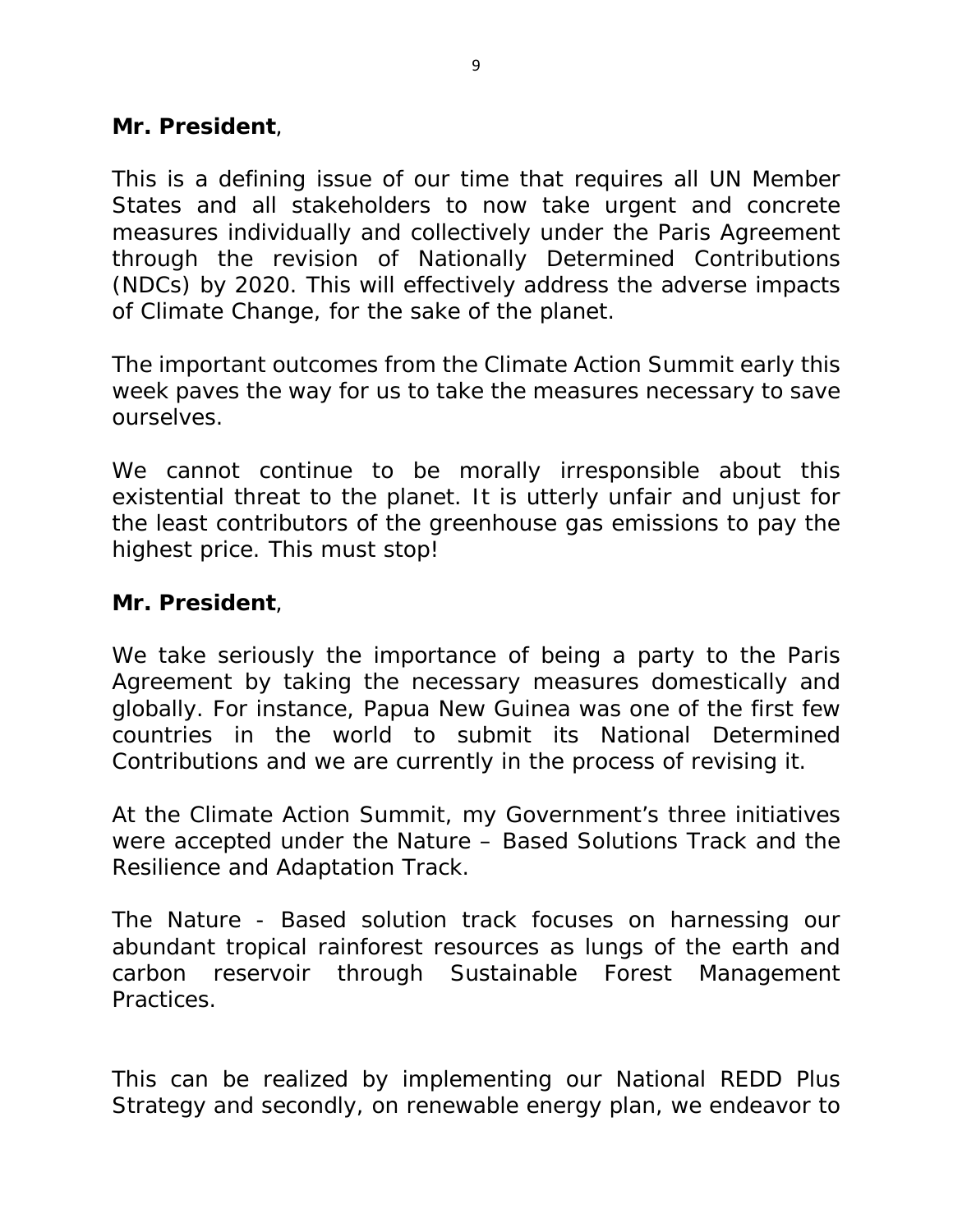tap into the rich hydro and solar energy sources and thirdly, climate proofing infrastructure in the country where pilot projects are well underway.

We commit ourselves under the Paris Agreement, to reduce greenhouse gas emissions in the energy sector. PNG's Vision 2050, National Development Strategic Plan 2010-2030 and the National Energy Policy outline our national goals to transition from our current energy sources to 100 per cent renewable sources by 2050. Climate funding is a necessity to enable full implementation of the Paris Agreement.

Papua New Guinea wishes to express its appreciation to those governments and organizations that have pledged additional funding to the Green Climate Fund and encourages others who have the financial capacity to do so as well.

However, Papua New Guinea aligns itself with statements already made relating to accessibility of these funds. If our NDCs are going to be ambitious then we must not be constrained by difficulties in accessing climate funds.

## **Mr. President**,

My country considers the ocean as an integral part of our past, present and future. The ocean resources are vital to the economic, social and cultural value to our people's lives and livelihoods.

It is in this spirit that we are now framing our institutional framework and National Oceans Policy which are intended to develop and establish an integrated ocean management system within and beyond our national jurisdiction.

As a State Party, this will also strengthen the implementation of the UN Convention on Law of the Sea through our Maritime Zones Act to support core development policies and plans.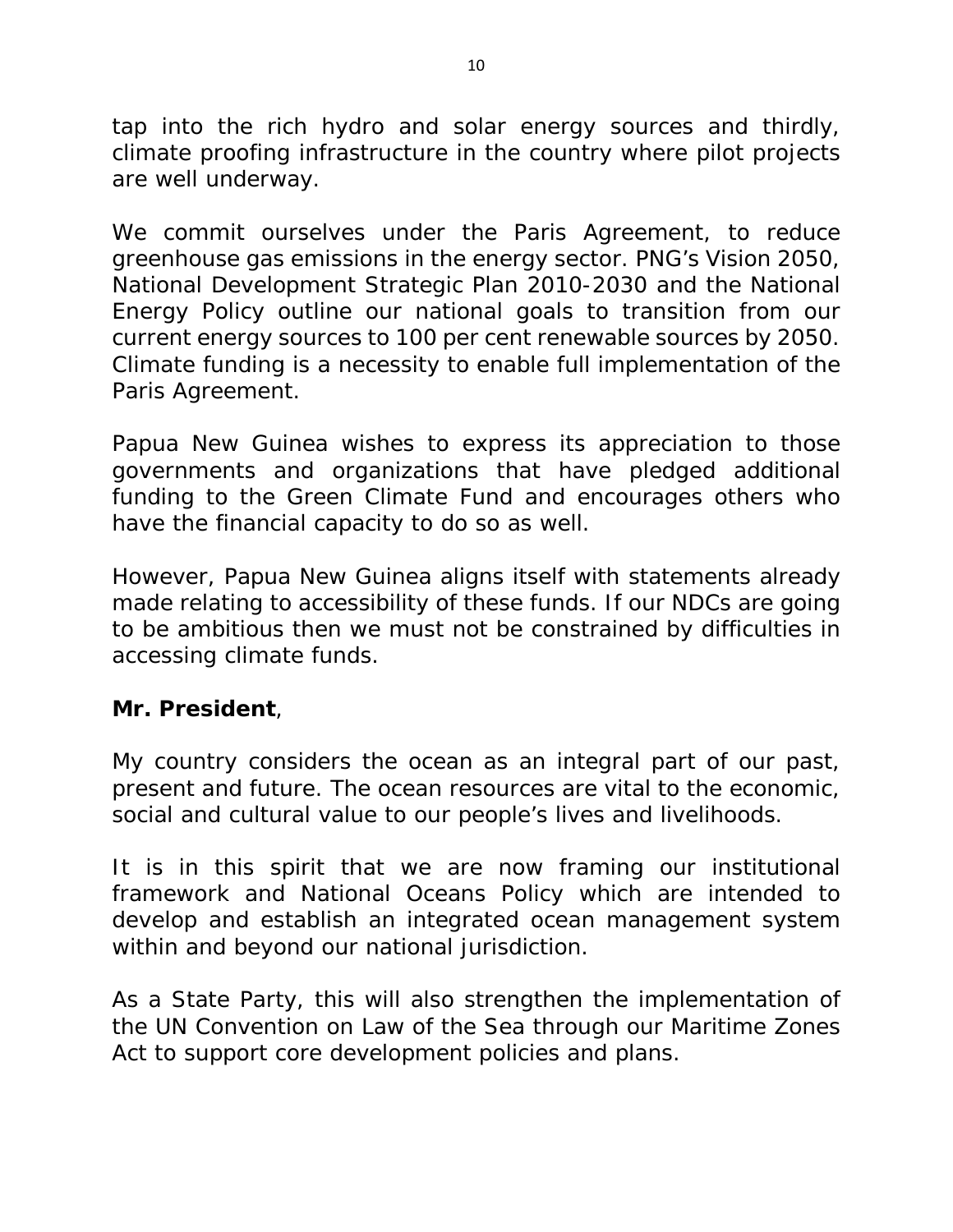I am pleased to also note that as an integral part of this priority we have submitted our National Maritime Boundaries Delimitation Charts in April 2019 to the UN Secretary-General.

Additionally, we have taken positive steps to securing an extended continental shelf in the Ontong Java Plateau area in March 2017 together in a first-ever joint trilateral submission with our Pacific neighbours the Federated States of Micronesia and the Solomon Islands.

A highly technical and sophisticated work spanning over a decade, whose recommendations was published by the UN Commission on the Limits of the Continental Shelf.

The fisheries sector is a major contributor to our economy and to ensure its sustainability we are committed to combating Illegal, Unregulated and Unreported (IUU) fishing and are working towards FAO Port-State-Measures Agreement by the end of this year.

It will also ensure downstream processing to add value to our resources. In this spirit, we call on the WTO negotiations on fisheries subsidies to ensure its successful conclusion that halts the practices that encourage malpractices in this sector.

## **Mr. President**,

We also share stewardship of our ocean with our Pacific Islands Forum neighbours under our regional architecture of the strong Blue Pacific Continent that is secure, peaceful, and prosperous. This will enable our people to live free, healthy and productive lives and on our own terms and in ways that recognize the richness of our cultures, national circumstances and oceanic resources and the importance of conservation and sustainable use.

We welcome and support the convening of the Second United Nations Oceans Conference to support the implementation of SDG 14 in June 2020 in Portugal.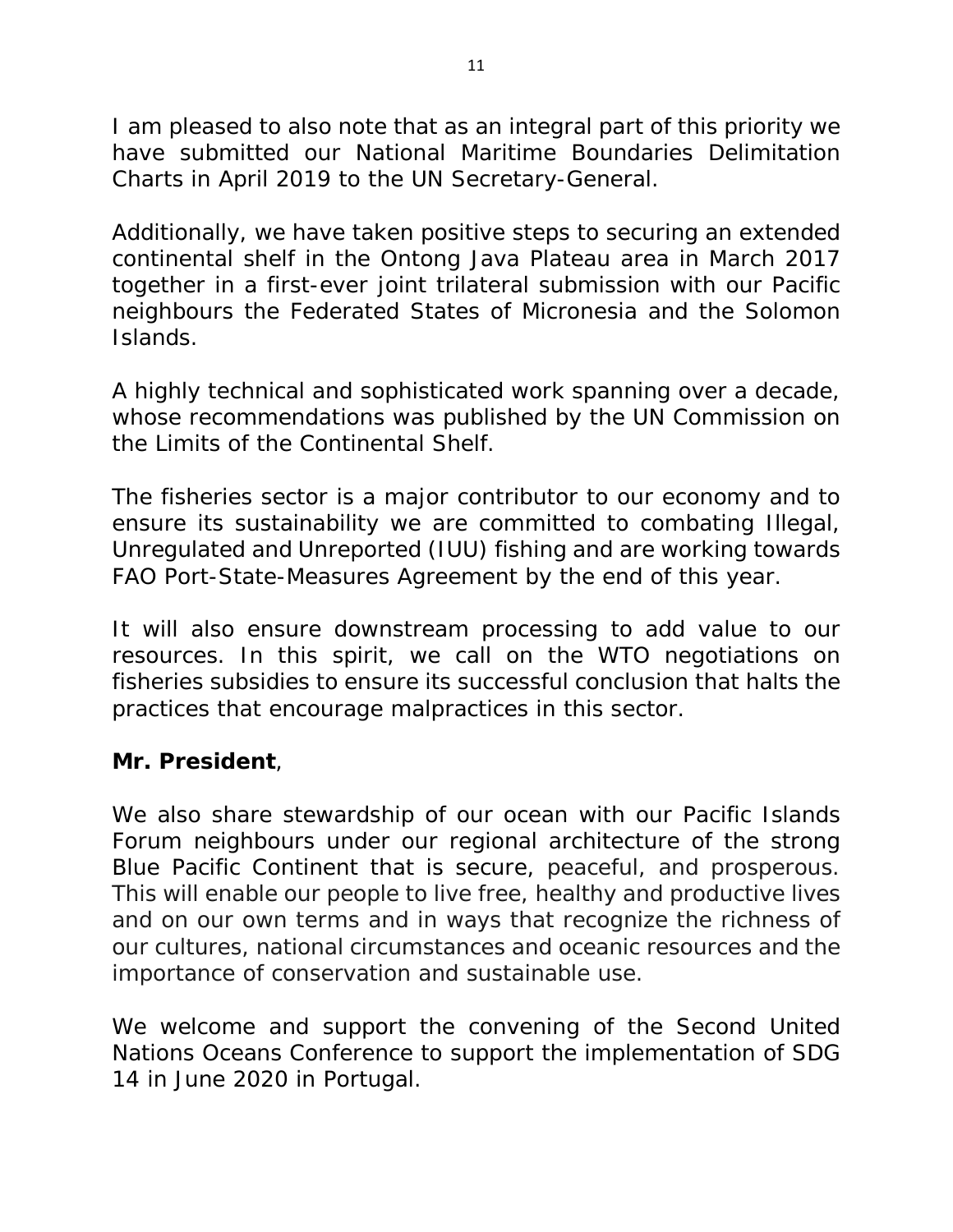Similarly, we are pleased to note the positive progress made in the Third Inter-Governmental Conference to develop an international binding instrument to govern the conservation and sustainable use of the marine biodiversity beyond areas of national jurisdiction.

As we move towards the final negotiations in early 2020, we encourage all stakeholders to not be narrow minded with their petty national considerations but to view the global commons as one shared ocean deserving of our collective protection and sustainable use.

# **Mr President**,

My Government values the critical importance of the role of UN peacekeeping operations based on our own internal and regional experiences. We contribute in a modest way, to the UN peacekeeping operations, and intend to expand such support in future as our capacity expands.

Let me take this opportunity to express my Government's sincere condolences and sympathies to the families and friends of those peacekeeping personnel who have this year made the ultimate sacrifice with their lives for peace. Our prayers and thoughts are also with those injured peacekeeping personnel.

We are also grateful for the work of the Peacebuilding Commission and the Peacebuilding Trust Fund, from whom we have benefited, particularly in the context of the implementation of the Bougainville Peace Agreement. We look forward to continue working in close partnership.

## **Mr President**,

In 2020, as we prepare to mark the Seventy-fifth Anniversary of the founding of this United Nations, the Security Council must be reformed.